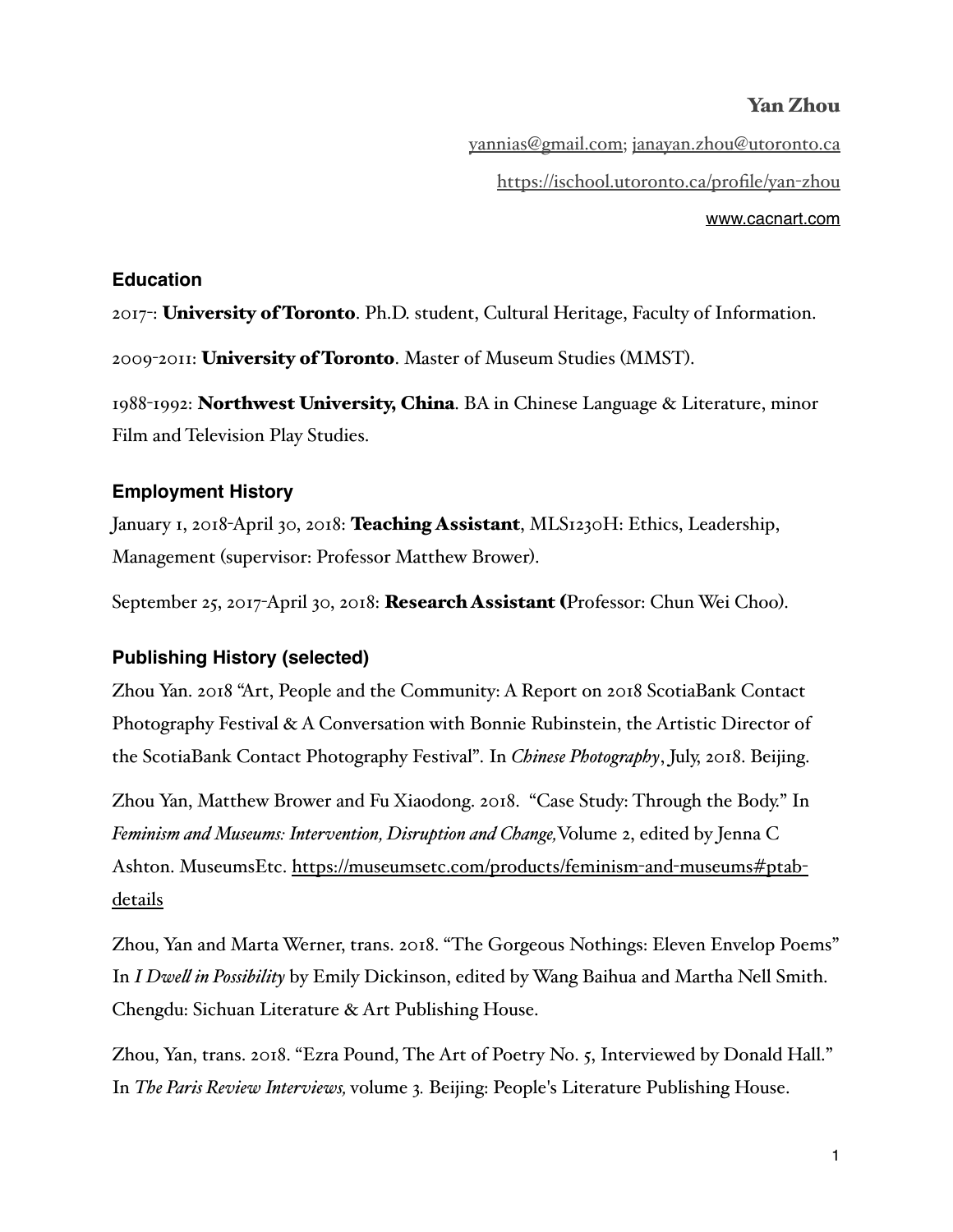[yannias@gmail.com](mailto:yannias@gmail.com); [janayan.zhou@utoronto.ca](mailto:janayan.zhou@utoronto.ca) [https://ischool.utoronto.ca/profile/yan](https://ischool.utoronto.ca/profile/yan-zhou)-zhou [www.cacnart.com](http://www.cacnart.com)

Zhou, Yan. 2018. " Internalized Violence and Visionary Performativity: Contemporary Chinese Photography" *Mountains and Waters Poetry & Art Wechat blog*, February 11. Accessed May 3, 2018. https://mp.weixin.qq.com/s?

[\\_\\_biz=MzA5MTMyNzM2MQ==&mid=2649643757&idx=1&sn=e87aa5733b1a1b32e009eef8e3d](https://mp.weixin.qq.com/s?__biz=MzA5MTMyNzM2MQ==&mid=2649643757&idx=1&sn=e87aa5733b1a1b32e009eef8e3d9b074&chksm=8864e403bf136d1511efcb2a0096daed2378f4ad54bcbf294a899791eb4b8ed53d69eb6ad776#rd) 9b074&chksm=8864e403bf136d1511efcb2a0096daed2378f4ad54bcbf294a899791eb4b8ed53d6 9eb6ad776#rd.

Zhou, Yan. 2018. " Some Notes on Walter Benjamin." *Mountains and Waters Poetry & Art Wechat blog*, February 21. Accessed May 3, 2018. https://mp.weixin.qq.com/s? [\\_\\_biz=MzA5MTMyNzM2MQ==&mid=2649643737&idx=1&sn=7883ee1db23d7c7b9894d75855](https://mp.weixin.qq.com/s?__biz=MzA5MTMyNzM2MQ==&mid=2649643737&idx=1&sn=7883ee1db23d7c7b9894d758553e8eb7&chksm=8864e437bf136d212a21fc93401a9682a0ee0becd15088154b2f98e4982f359c0a35665ca4e8#rd) 3e8eb7&chksm=8864e437bf136d212a21fc93401a9682a0ee0becd15088154b2f98e4982f359c0a35 665ca4e8#rd

Zhou, Yan. 2017. Review of *Republican Lens: Gender, Visuality, and Experience in the Early Chinese Periodical Press* by Joan Judge. *Round Table,* Spring/Summer 2016, 473-492. Beijing: People's Publishing House.

Zhou Yan. 2017. "Beauty and the Aging Body: Suzy Lake", 146-151; "Song from the Arboretum: Sara Angelucci", 188-191. In *Your Selfie Stick and You,*2017 Lianzhou Foto Festival catalogue, edited by Duan Yuting. Lianzhou Foto Festival.

Zhou, Yan, trans. 2017. "Eight Poems by Henk van der Waal, 154-159"; "Five Poems by Hélène Gelèns, 160-164"; "Six Poems by Mustafa Stitou, 180-185"; "Selected Poems of Geoffrey Hill, 220-251"; "Preface to Geoffrey Hill by Harold Bloom, in Modern Critical Views edited by Harold Bloom, 252-262." In *Contemporary International Poetry,* volume 8*.* Beijing: Writers Publishing House.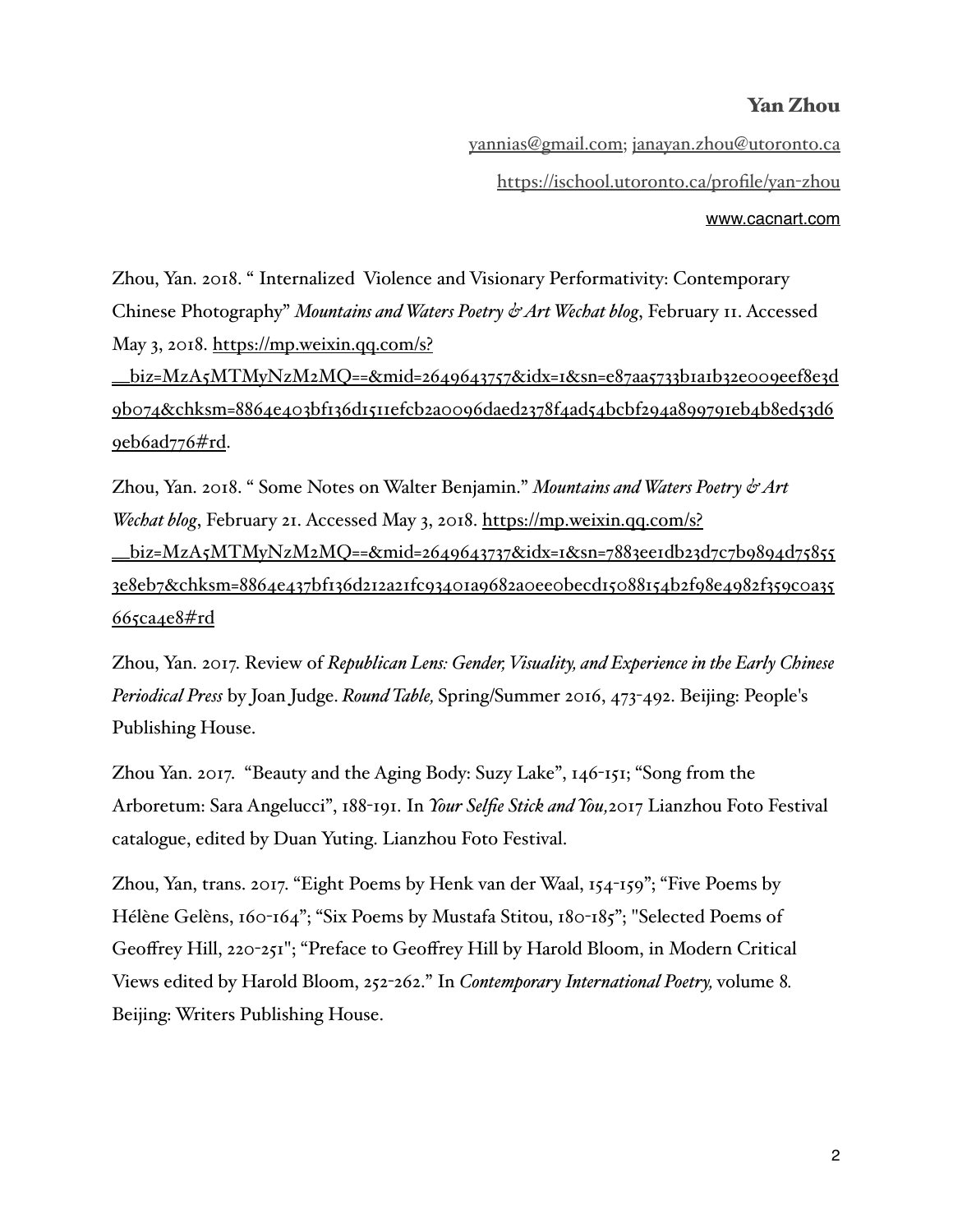[yannias@gmail.com](mailto:yannias@gmail.com); [janayan.zhou@utoronto.ca](mailto:janayan.zhou@utoronto.ca) [https://ischool.utoronto.ca/profile/yan](https://ischool.utoronto.ca/profile/yan-zhou)-zhou [www.cacnart.com](http://www.cacnart.com)

Zhou, Yan. 2017. " Some Notes on Walid and Jalal Toufic." *Mountains and Waters Poetry & Art Wechat blog*[, February 16. Accessed May 3, 2018. https://mp.weixin.qq.com/s/](https://mp.weixin.qq.com/s/YXBQSnfjCybbUbDt-OmMKQ) YXBQSnfCybbUbDt-OmMKQ.

Zhou, Yan. 2017. "Gestures: Where Meanings generated, Disappeared and Revealed Again to the Unknown-A Study of performance Works of Rebecca Belmore and Catherine Chunhua Dong." *Mountains and Waters Poetry & Art Wechat blog*, August 31. Accessed May 3, 2018. [https://mp.weixin.qq.com/s/sWjNApysm7CGDN3qSoSTfg.](https://mp.weixin.qq.com/s/sWjNApysm7CGDN3qSoSTfg)

Zhou Yan, and Matthew Brower. 2015. "Mediated Memory." In *Memory and Dream: The Album of the Sixth Beijing International Art Biennale,* 309-327. Beijing: Foreign Language Press.

Zhou, Yan, trans. 2015. *Stags Leap* by Sharon Olds. Zheng Zhou: Henan University Press.

Zhou, Yan, trans. 2015. "Rilke and Visual Art by Helen Bridge." *Mountains and Waters Poetry & Art Wechat blog*[, December 4. Accessed May 3, 2018. https://mp.weixin.qq.com/s/](https://mp.weixin.qq.com/s/F2PKg73VRgnuyWZqZVlutw) F2PKg73VRgnuyWZqZVlutw.

Zhou, Yan. 2014. "Landscape Encounter: Approaching the Inside and Outside of Being." In *The Transformation of Canadian Landscape Art: Inside & Outside of Beijing* (exhibition catalogue), edited by Yan Zhou, Shu Yang and Christine Platt, 15-48, Xi'an: Xi'an Art Museum.

Zhou, Yan. 2014. "The Transformation of Landscape in Canadian Art." *ArtChina* No.7, August. [http://media.wix.com/ugd/478bb0\\_9faf87d0248b496b8f20bc775594673b.pdf](http://media.wix.com/ugd/478bb0_9faf87d0248b496b8f20bc775594673b.pdf).

Zhou, Yan. 2013. "The Passage of Commemoration: Betty Goodwin's Art Life*."* The Land (3): 133-144.

Zhou, Yan. 2012. "Displaced Cultural Landscape and Manufactured Landscapes: The Three Gorges Project in Art." *Yishu: Journal of Contemporary Chinese Art* 11, no. 6 (November/ December): 6-14. http://yishu-[online.com/browse](http://yishu-online.com/browse-articles/?641)-articles/?641.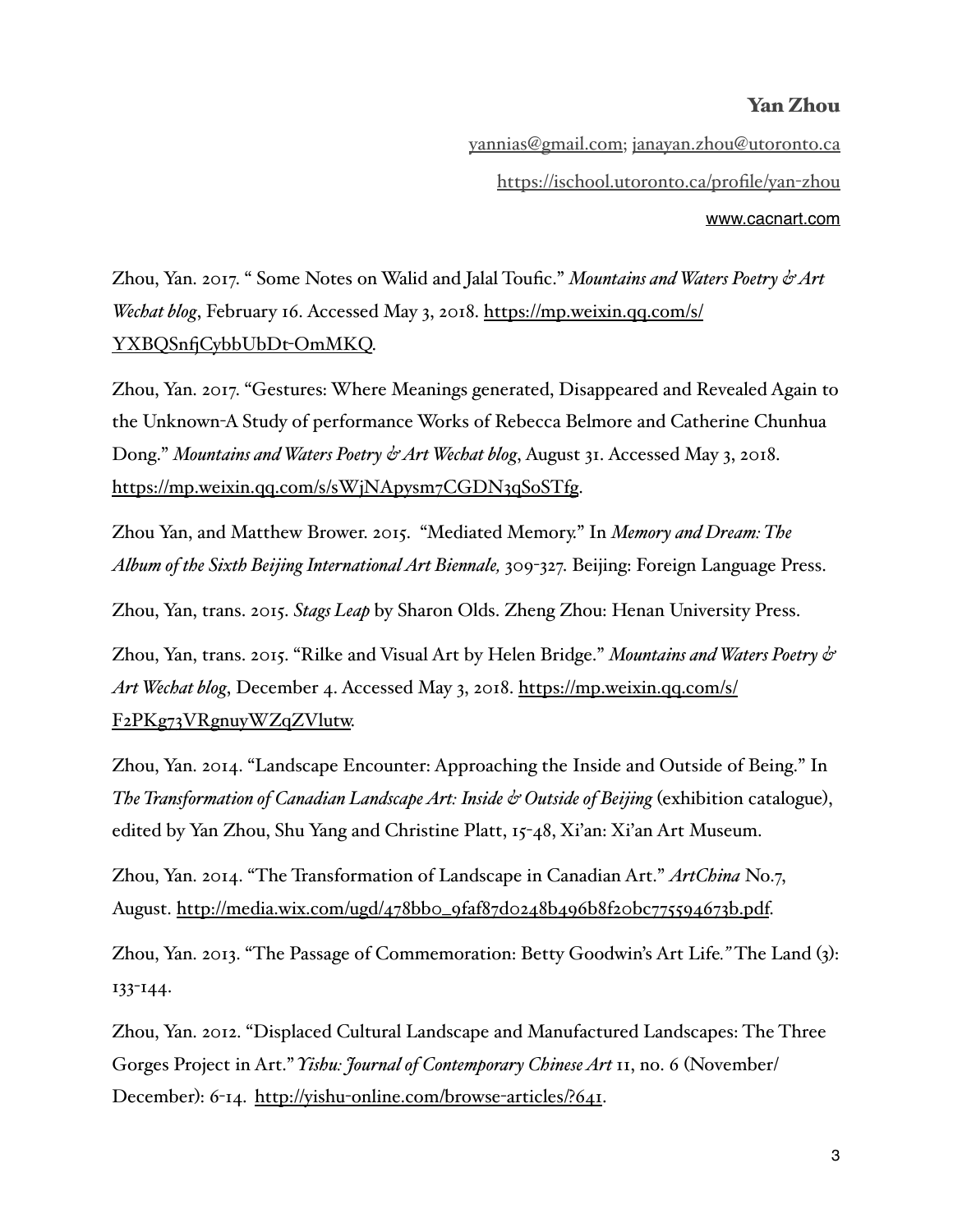[www.cacnart.com](http://www.cacnart.com)

[yannias@gmail.com](mailto:yannias@gmail.com); [janayan.zhou@utoronto.ca](mailto:janayan.zhou@utoronto.ca) [https://ischool.utoronto.ca/profile/yan](https://ischool.utoronto.ca/profile/yan-zhou)-zhou

Zhou, Yan, trans. 2012. "Rilke's Letters on Cezanne." *The Land* (2): 140-157.

Zhou, Yan. 2011. "William Perehudoff" In *The University Colege Colection: Great Art for a Great University,* edited by Niamh O'Laoghaire and Matthew Brower, 64. Toronto: The University of Toronto Art Centre.

Zhou, Yan. 2011. "The Passion of Life: Kathleen Munn's Art and Life." Heilan (online), August.

#### **Grants & Fellowships**

2018-2021: Joseph-Armand Bombardier Canada Graduate Scholarships -Doctoral, SSHRC, \$35,000 for three years.

2017-2018: Ph.D Doctorate Fellowship, University of Toronto, \$25,980.

2017: Travel Grant, Canada Council for the Arts, for two Canadian artists exhibitions presented in Lianzhou Foto Festival, Lianzhou,China, \$3000.

2016: Travel Grant, Canada Council for the Arts, for Idiorrhythmic: Canadian & Chinese Artists Urban Public Space Art Creation Project in Suzhou,China. \$2000.

2015: Major International Exhibitions Grant, Canada Council for the Arts, for Mediated Memory-Canadian Focus Exhibition in the 6th Beijing International Art Biennale at National Art Museum China. \$20.000.

2015: Travel Grant, Canada Council for the Arts, for Mediated Memory-Canadian Focus Exhibition in the 6th Beijing International Art Biennale at National Art Museum China. \$2000.

2014: Travel Grant, Canada Council for the Arts, for The Transformation of Canadian Landscape Art: Inside & Outside of Beijing at Xi'an Art Museum, China. \$2000.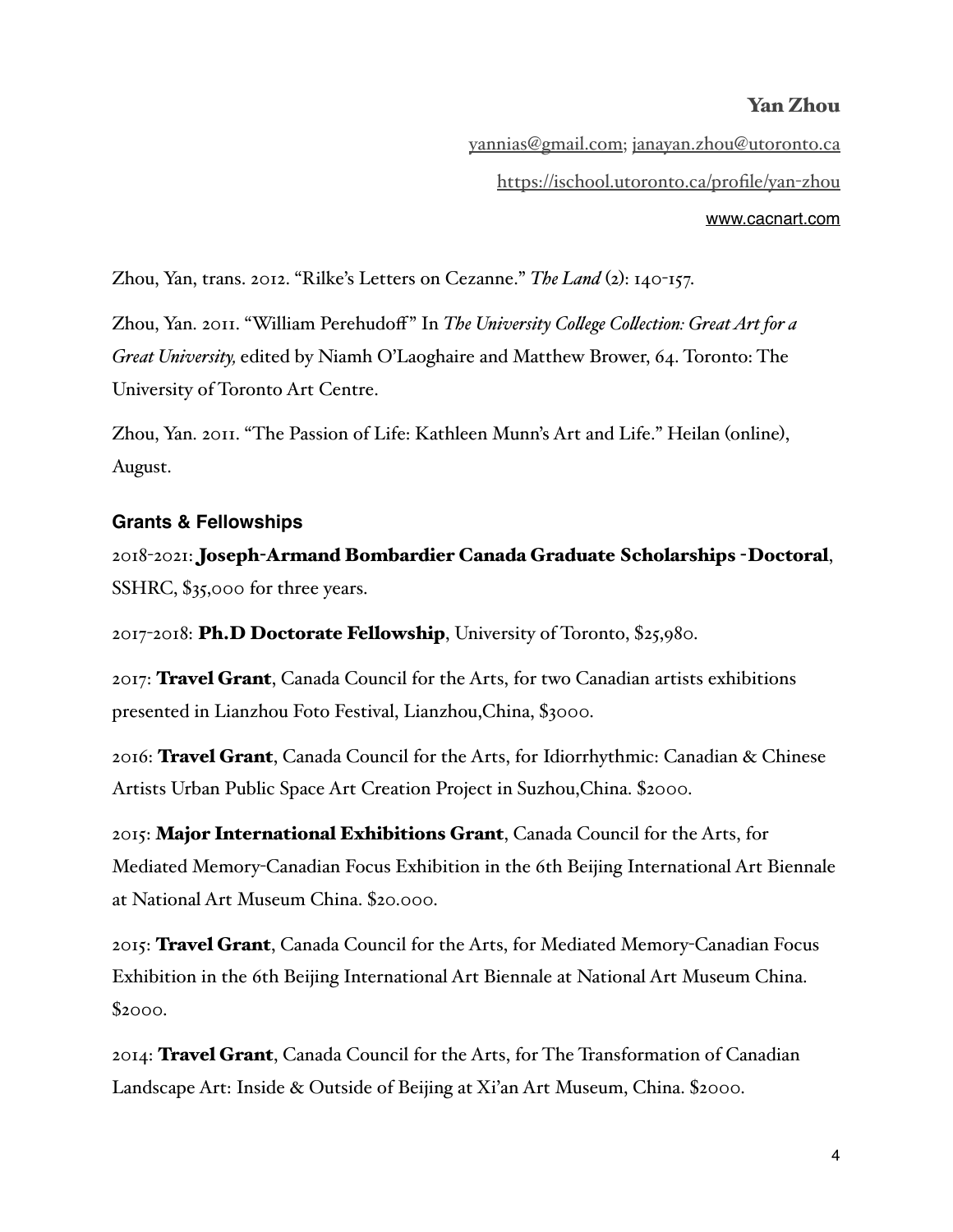[www.cacnart.com](http://www.cacnart.com)

[yannias@gmail.com](mailto:yannias@gmail.com); [janayan.zhou@utoronto.ca](mailto:janayan.zhou@utoronto.ca) [https://ischool.utoronto.ca/profile/yan](https://ischool.utoronto.ca/profile/yan-zhou)-zhou

2011: **Conference Grant**, University of Toronto, for attending the ICOM Conference in Shanghai, China. \$500.

2010: Young Museum Professionals Fellowship, the 22nd ICOM (The International Council of Museums) General Conference, Shanghai, China, represented ICOM Canada. \$2500.

# **Panel Discussion/Lecture/Presentation/Talk**

(Upcoming) *Censorship on Representations of Bodies in China in Both Local and Cross-Cultural Contexts,* to be presented in panel: Performing Posture: Spatial Disruption in the Arts. 2018 UAAC-AAUC Annual Conference, Waterloo, ON, October 25 to 27, 2018

Exhibition Tour with Yan Zhou: A program of Robert Fones: Signs | Forms | Narratives, University of Toronto Art Centre, June 23, 2018.

Breathing: Canadian & Chinese Artists Research & Creation Residence Project, a talk given in The 2018 JOAN & MARTIN GOLDFARB SUMMER INSTITUTE IN VISUAL ARTS, School of the Arts, Media, Performance & Design (AMPD), York University, May 16, 2018.

Breathing: Canadian & Chinese Artists Research & Creation Residence Project, a talk given in *Chinese Art Environments*, a special session hosted in the Agnes Etherington Art Centre, Queens University on April 29, 2018.

Curating Across Cultures, a talk given at Sheridan College on March 22, 2018.

Portfolio Review, reviewed eight artists' works, Lianzhou Foto Festival, Lianzhou, China, December 4, 2017.

**Tian Xiaolei Solo Show: Overload**, artist talk with Tian Xiaolei, Trudy Elmore, and Alex Mcleod, Katzman Contemporary, Toronto, June 10, 2017.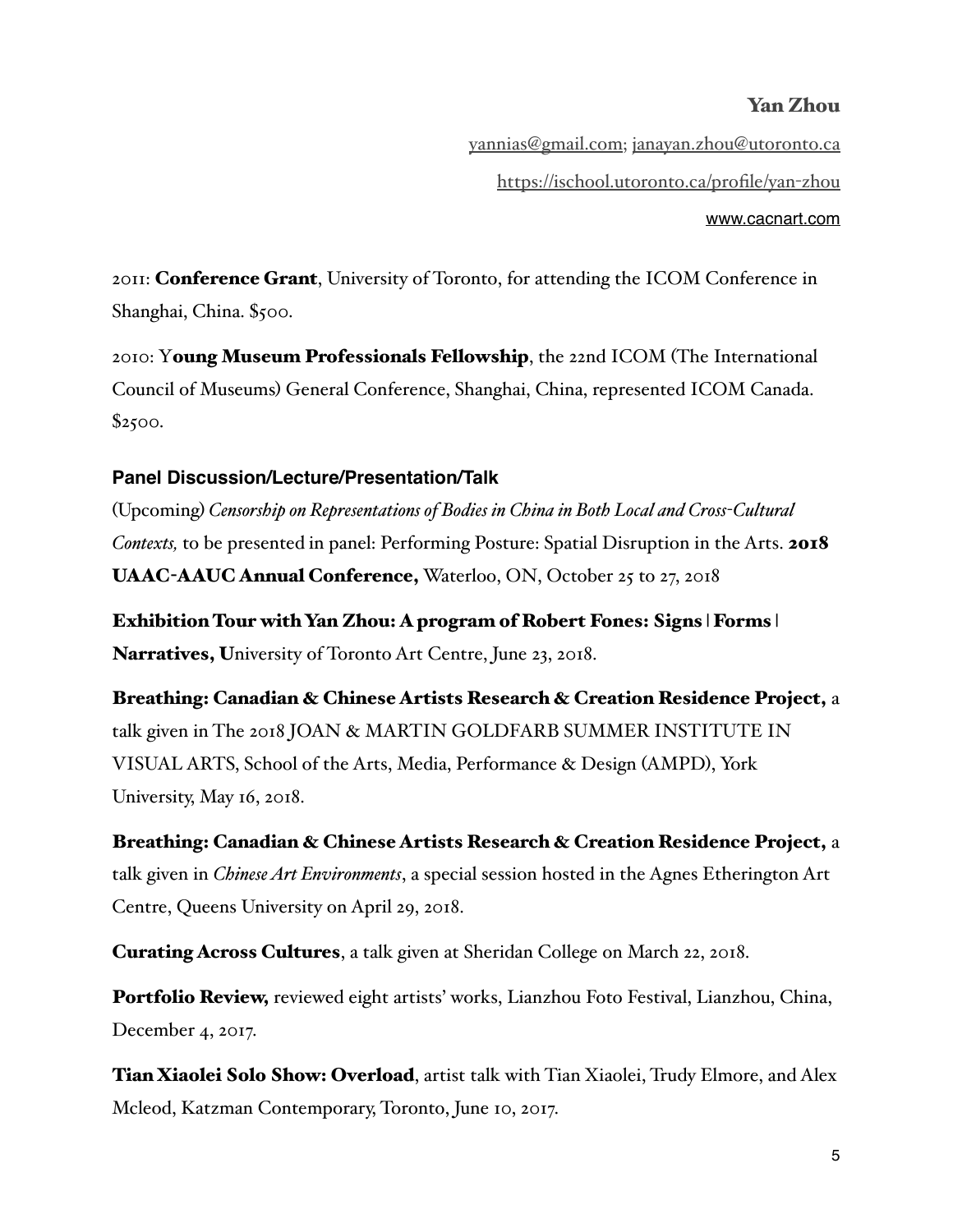[yannias@gmail.com](mailto:yannias@gmail.com); [janayan.zhou@utoronto.ca](mailto:janayan.zhou@utoronto.ca) [https://ischool.utoronto.ca/profile/yan](https://ischool.utoronto.ca/profile/yan-zhou)-zhou [www.cacnart.com](http://www.cacnart.com)

Duration & Dialogue Performance Art Festival, moderator for the festival, Katzman Contemporary, Toronto, January 27, 2017.

Portraits of Chairman Mao in Contemporary Art, a lecture given in *Visualizing a Culture for/by Strangers* programing series, Varley Art Gallery, Markham, June 18, 2016.

Canada in Conversation - featuring curators Yan Zhou and Matthew Brower, and artist Ed Pien in discussion with moderator Dr. Wang Chunchen (CAFA Art Museum, China), Embassy of Canada, Beijing, September 22, 2015.

Fu Meng in Conversation with Yan Zhou, Yam Lau, Matthew Brower and Vanessa Fleet, *Between: Fu Meng Solo Show*[, IDO Art Gallery, Richmond Hill, May 9, 2015. https://](https://www.youtube.com/watch?v=ALNvyHmHYHU) www.youtube.com/watch?v=ALNvyHmHYHU.

Seminar for the Toronto Chinese Business Association, AGO, April 30, 2015.

This Woman's Work: Intersections of Gender and Culture in Contemporary Chinese Art with Jin Hua, Yam Lau, Matthew Brower and Yan Zhou, *Through The Body: Lens-Based Works by Contemporary Chinese Women Artists*, the University of Toronto Art Center, May 27, 2014.

Between Reality and Transcendence, Yan Zhou in Conversation with Catherine Chunhua Dong, *Between Reality and Transcendence by Chun Hua Catherine Dong*, Articule, [Montreal, May 10, 2014. http://www.articule.org/en/event/discussion](http://www.articule.org/en/event/discussion-between-reality-and-transcendence)-between-reality-andtranscendence.

Challenges and Prospects: Chinese Museum Professional Education and **Training**, presented at the International Council of Training of Museum Personnel (ICTOP) - International Council of Museums (ICOM) Annual Conference - The Museum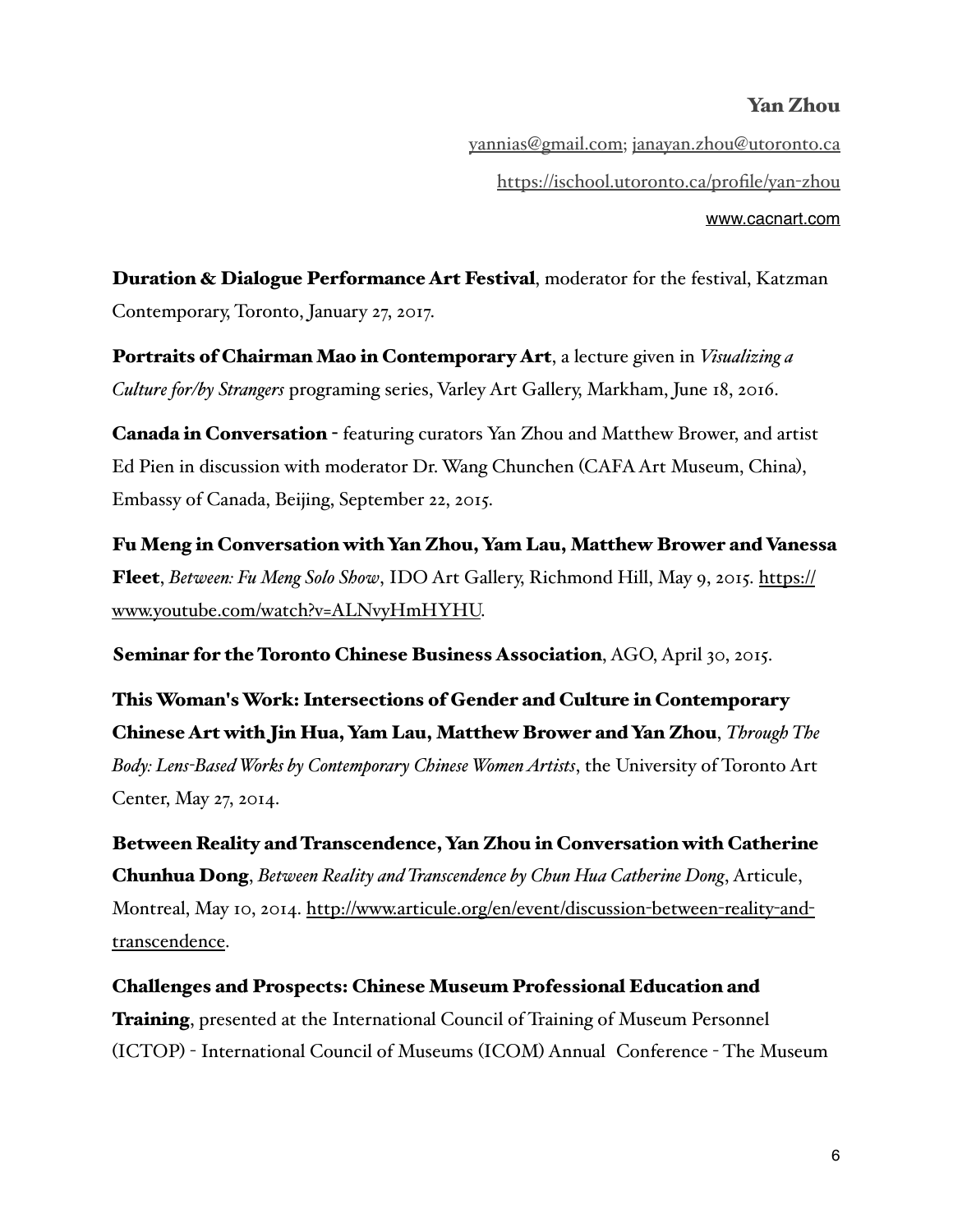[www.cacnart.com](http://www.cacnart.com)

[yannias@gmail.com](mailto:yannias@gmail.com); [janayan.zhou@utoronto.ca](mailto:janayan.zhou@utoronto.ca) [https://ischool.utoronto.ca/profile/yan](https://ischool.utoronto.ca/profile/yan-zhou)-zhou

Professional Network: Careers, Connections, & Community, in Toronto, 2011; and discussed at the 6th ICOM General Conference in Shanghai, China, 2010.

#### **Curatorial Projects**

Curator. "Wang Yishu: Caught In-Between." Scotiabank Contact Photography Festival-Public Installation. Toronto. April 30–June 3, 2018.

Curator. *"*Canadian Focus Exhibition: Suzy Lake and Sara Angelucci.*"* Lainzhou Foto Festival. Lianzhou, China, December 2, 2017 - January 2, 2018.

Curator. *"*Breathing: Canadian & Chinese Artists Research & Creation Project.*"* China & Canada. 2017-ongoing.

Curator. *"*Wavelength Redux*"*. China & Canada. 2015-ongoing.

Curator. *"*Overload: Tian Xiaolei's Solo Show*"*, Katzman Contemporary. Toronto. 2017

Curatorial Consultant. "Chris Kline and Yam Lau: Weave." Agnes Etherington Art Centre. Kingston, Ontario. 2017.

Curator.*"*Undulating Surfaces: Elena Willis and Jin Hua, two solo exhibitions.*"* The Fourth Xishuangbanna International Foto Festival, Yunnan Province, China. 2016.

Curator. "Idiorrhythmic: Canadian & Chinese Artists Urban Public Space Art Creation Project." Suzhou, China. 2016.

Co-Curator. *Meditated Memory*, featured Canadian exhibition in 2015 the 6th Beijing International Art Biennale. National Art Museum of China, Beijing, China. September 24,- October 15, 2015

Participating project curator. "People's Congress Via Their Nails-Exhibitionist's Curated Nails." Art Museum of Nanjing University of the Arts. Nanjing, China. 2015.